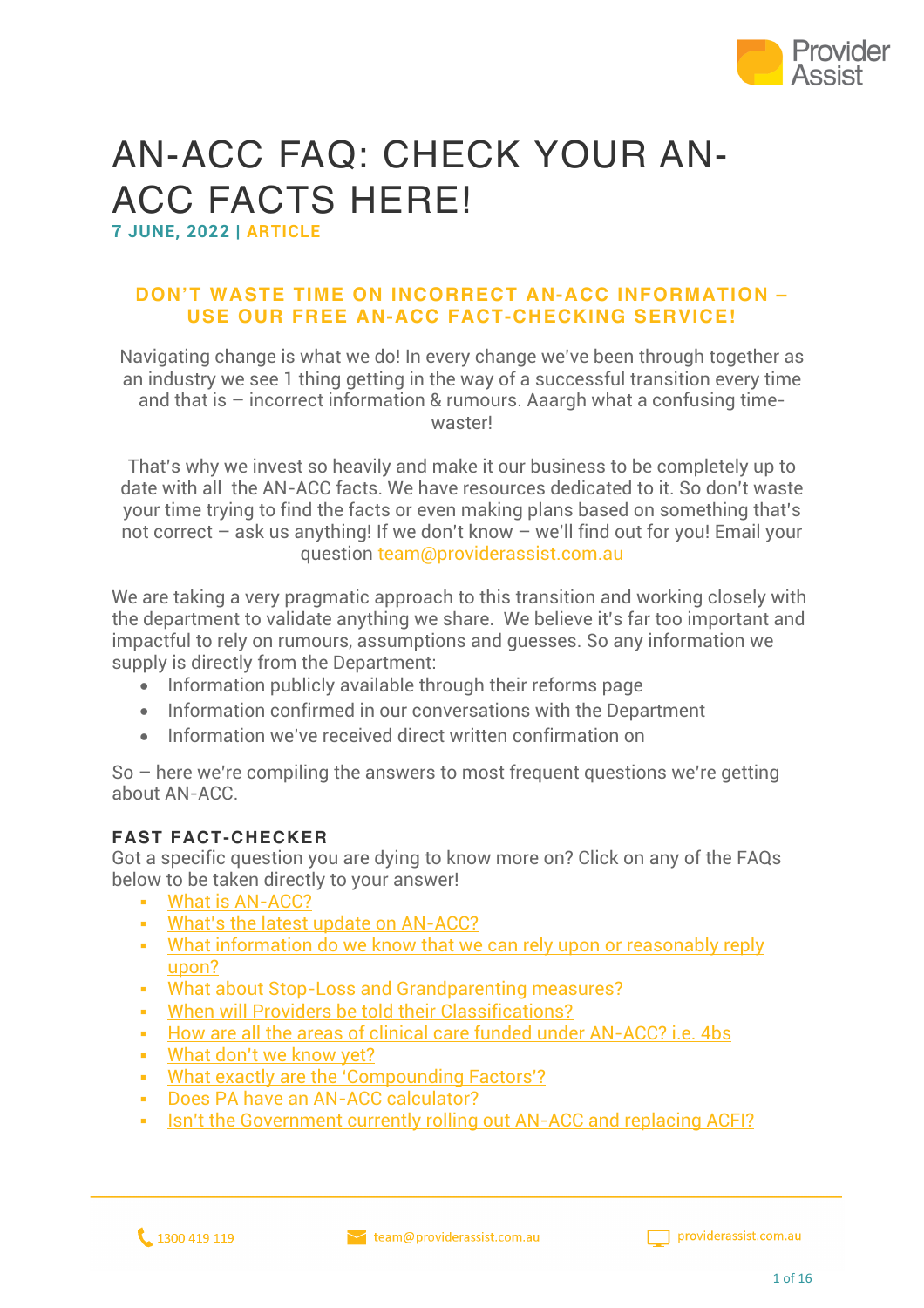

- § So we don't need to do ACFI anymore because it's being replaced with AN-ACC?
- § You say AN-ACC isn't here yet, but someone is coming to my facility to do my funding assessments!
- § What will it take to be successful when AN-ACC comes in?
- § How do I prepare for AN-ACC?



#### **WHAT IS AN-ACC?**

AN-ACC is the proposed new funding tool for Residential Aged Care. You can read about it here.

Take me back to the top!



### **WHAT'S THE LATEST UPDATE ON AN-ACC?**

Currently the Government is undergoing the Shadow Assessment Period where, excluding Palliative Residents, all Residents will receive an AN-ACC classification by the 30th June 2022 (dependent on access to facilities).

The Bill that allows AN-ACC to be the new funding tool is still making its way through Parliament to be passed. However, despite this, the Department seems to be going full steam ahead, releasing new Fact Sheets, more information about the transition and Shadow Assessment results for those who have completed their Shadow Assessment visit.

What we do know:

- 1. The Classification received in the Shadow Assessment Period will determine the variable component of your Residents' AN-ACC funding.
- 2. All Australian Government funded Residential Aged Care Facilities will transfer to the AN-ACC funding model on 1 October 2022. ACFI will cease at this time.

1300 419 119

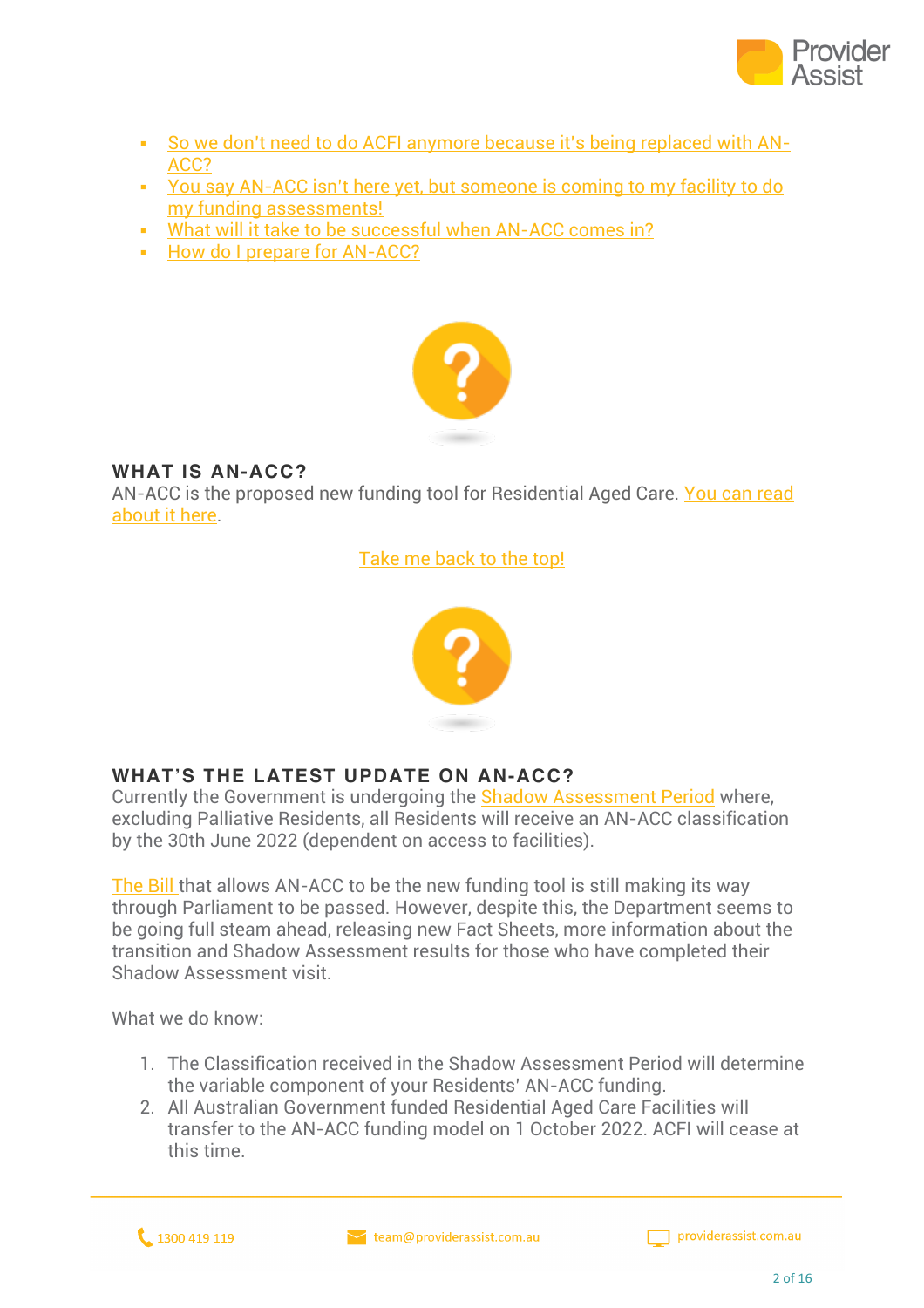

- 3. In the 2022-23 Budget Announcement, it stated Data from AN-ACC Shadow Assessments completed by independent assessors is now available through the My Aged Care Provider Portal as well as making some refinements to the Base Care Tariffs to increase funding and support to regional, rural and remote services.
- 4. There will be an opportunity to request reassessments where a classification no longer represents a Resident's care needs. Our thoughts on this area – this is great and we will help you do this. Don't rely on this – there will be HUGE demand and you will be much better off getting it right from the beginning. Indications are that this will occur once Phase 1 of Shadow Assessments is completed and all Residents (excluding Palliative Residents), have received an AN-ACC classification – expected by 30th June 2022.
- 5. Finally, the AN-ACC funding model starting price was released in the 2022- 2023 Budget as \$216.80 and includes:
	- o Current ACFI basic subsidy funding, including indexation on 1 July 2022.
	- o Homeless supplement and viability supplement, including indexation on 1 July 2022.
	- o The \$3.2 billion \$10 per resident per day 2021 Basic Daily Fee supplement.
	- o The \$3.9 billion care minutes funding uplift, from 1 October 2022.

#### Take me back to the top!



#### **WHAT INFORMATION DO WE KNOW THAT WE CAN RELY UPON OR REASONABLY RELY UPON?**

- 1. AN-ACC has an intended implementation date of October 2022
- 2. The Royal Commission Final Report recommended that Aged Care funding should be delivered through a Casemix classification system – such as AN-ACC, or similar. AN-ACC is a Casemix Classification tool – all Residents will be allocated a classification of 1 to 13 which will determine the funding.

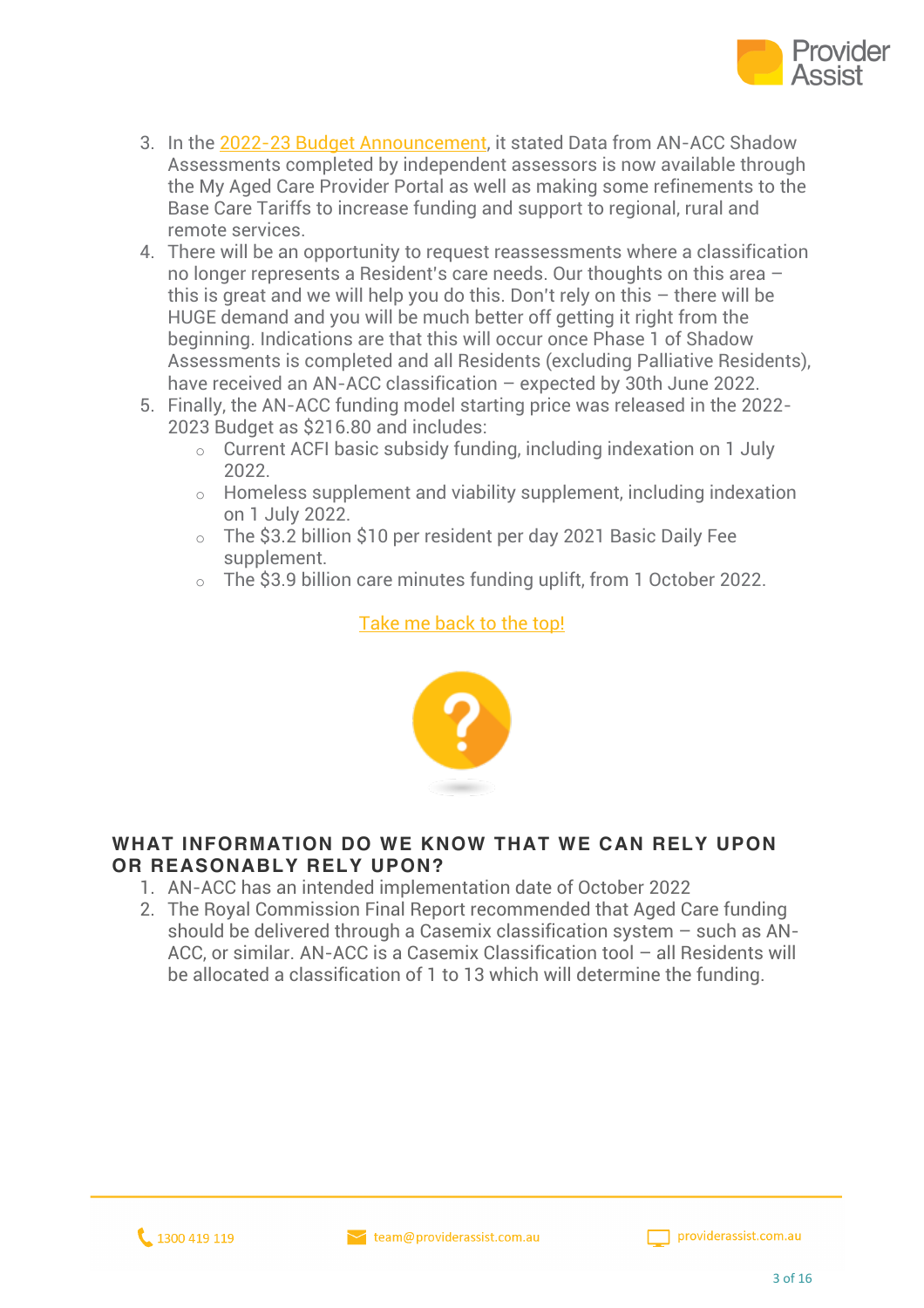

#### The AN-ACC Version 1.0 classification



Eagar K et al. (2019) AN-ACC: A national classification and funding model for residential aged care: Synthesis and consolidated recommendations. The Resource Utilisation and Classification Study: Report 6. Australian Health Services Research Institute, University of Wollongong, Appendix 1, page 25.

- 3. AN-ACC is a 2 tier payment system, comprising of;
	- 1. A fixed payment per day for costs of care shared by Residents.
	- 2. A variable payment per day, for the cost of individual care needs for each Resident based on their AN-ACC Casemix class (will be determined by the Shadow Assessment Period; **and**
		- 1. An initial 'one-off adjustment' payment for each new Resident, to cover any costs with set- tling in a new Resident entering Residential Aged Care.
- 4. The AN-ACC Assessment is based on:
	- Resident interviews
	- Observation (including of care activities)
	- Clinical documentation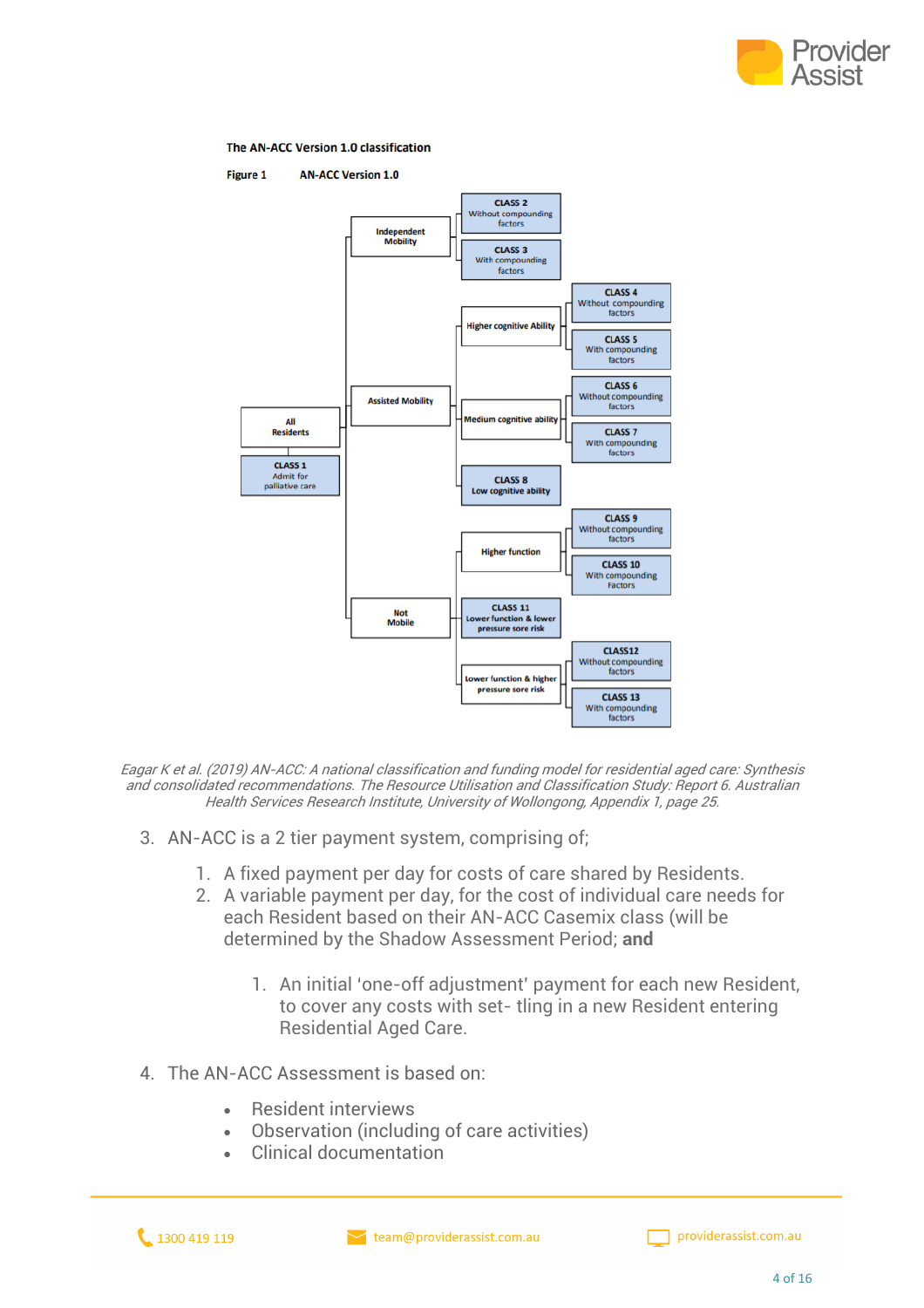

So it is very similar to the way ACFI validation currently occurs – see the Reference Manual & Assessment tool here: https://www.health.gov.au/resources/publications/AN-ACC-reference-manualand-AN-ACC-assessment-tool

This means it will be critical to focus on the areas of:

- Assessment and documentation
- Team training and education
- Resident care understanding and acceptance
- 5. A Transition Fund will be established and can be found referenced in the Residential aged care services and sustainability (Pillar 2 of the Royal Commission response) – Reforming residential care funding to drive better care and a viable system 2021-22 Budget Fact Sheet, which states that "A 2 year \$53.3 million transition fund will also be established to assist providers who may need support during the transition." Additionally, the 2022-23 Budget announcement saw a further \$20.1 million investment into the Transition Fund, bringing the total to \$73.4 million (as per the fact sheet here: https://www.health.gov.au/sites/default/files/documents/2022/03/bu dget-2022-23-residential-aged-care-services-and-sustainability-improvedfunding-for-residential-aged-care.pdf).

The Government has released some information and a Fact Sheet on the Transition Fund. The Department of Health will determine the list of Providers that will be eligible to apply for the AN-ACC Transition Fund once all AN-ACC Shadow Assessments have been completed. Eligibility is expected to be finalised mid-July to August and eligible Providers will be invited to apply for the grant. Applications for the grant are expected to open around the same time.

6. Funding is based on the National Weighted Activity Unit (NWAU)\* and the price. The NWAU is essentially an expression of resource allocation. When we calculate AN-ACC Funding (excluding the new resident adjustment), we take the NWAU related to the characteristics of the facility (based on specialisation and MMM score) and combine it with the NWAU related to the care needs of a Resident and multiply this value by the starting price.

In the 2022-2023 Budget Announcement, the Australian Government released the AN-ACC Funding model starting price as \$216.80 and includes:

o Current ACFI basic subsidy funding, including indexation on 1 July 2022.

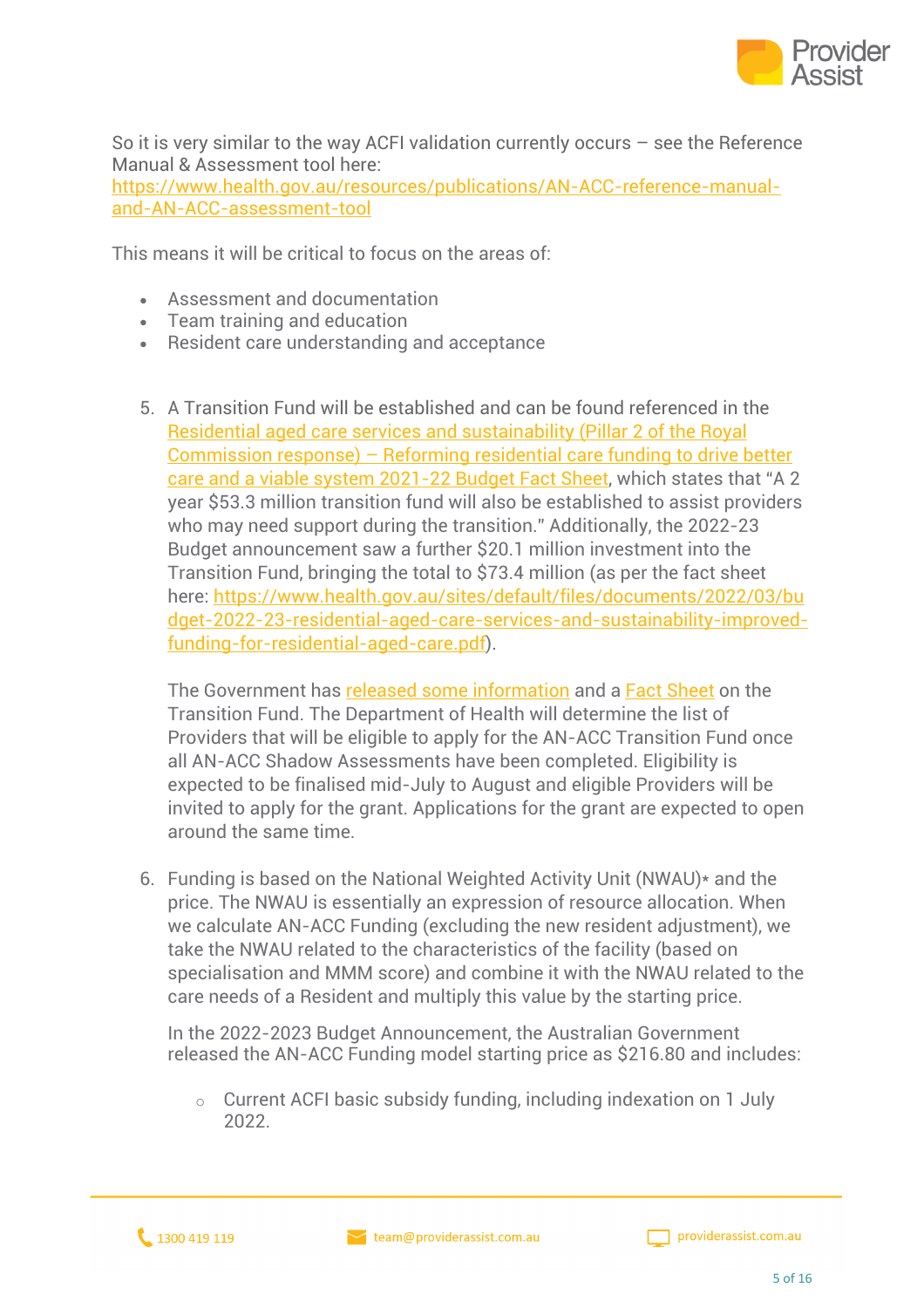

- o Homeless supplement and viability supplement, including indexation on 1 July 2022.
- o The \$3.2 billion \$10 per resident per day 2021 Basic Daily Fee supplement.
- o The \$3.9 billion care minutes funding uplift, from 1 October 2022.

The Budget Announcement also released an estimate that the average Resident funding is expected to be approximately \$225 per day.

**\*The NWAU is essentially an expression of resource allocation. Funding is based on the National Weighted Activity Unit (NWAU) and the price. When we calculate AN-ACC Funding (excluding the new resident adjustment), we take the NWAU related to the characteristics of the facility (based on specialisation and MMM score) and combine it with the NWAU related to the care needs of a Resident and multiply this value by the starting price. In the 2022-23 Budget, the Government released the 'starting price' of the AN-ACC funding model as \$216.80. See the Budget Fact Sheet here:**

**https://www.health.gov.au/sites/default/files/documents/2022/03/budget-2022- 23-residential-aged-care-services-and-sustainability-improved-funding-forresidential-aged-care.pdf.**

| <b>BCT Category</b>                             | <b>Funding Basis</b> | <b>NWAU</b>                                                                                   |
|-------------------------------------------------|----------------------|-----------------------------------------------------------------------------------------------|
| <b>Standard MMM 1-4</b>                         | Occupied beds        | 0.49                                                                                          |
| <b>Standard MMM 5</b>                           | Occupied beds        | 0.55                                                                                          |
| <b>Standard MMM 6 or MMM 7</b>                  | Approved beds        | Two-stage payment scale:<br>0.68 (rate for the first 29 beds)<br>$0.52$ (rate for beds $30+)$ |
| <b>Specialised Homeless</b>                     | Occupied beds        | 0.92                                                                                          |
| <b>Specialised Indigenous, located in MMM 6</b> | Approved beds        | 0.78                                                                                          |
| <b>Specialised Indigenous, located in MMM 7</b> | Approved beds        | 1.80                                                                                          |

Table 1 - BCT Categories and NWAU payment calculations

**Source:** What are AN-ACC Base Care Tariffs

https://www.health.gov.au/sites/default/files/documents/2022/04/what-are-an-acc-base-care-tariffs.pdf



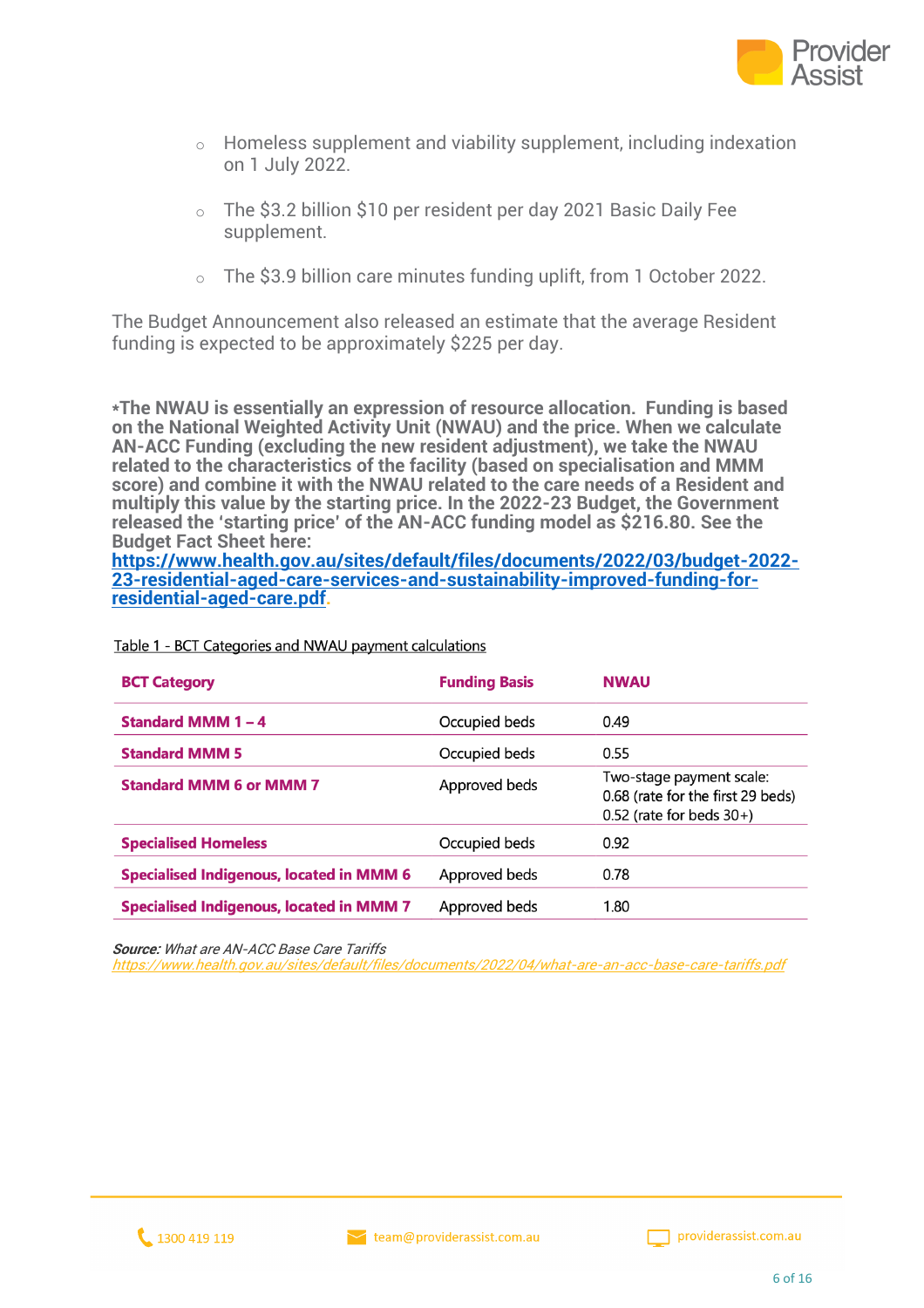

| Table 3                       |                                                                                       |             |                                                         |
|-------------------------------|---------------------------------------------------------------------------------------|-------------|---------------------------------------------------------|
| <b>AN-ACC</b><br><b>Class</b> | <b>Resident description</b>                                                           | <b>NWAU</b> | <b>AN-ACC</b><br><b>Class funding</b><br>(NWAU x Price) |
| <b>Class 1</b>                | Admit for palliative care                                                             | 1.00        | \$216.800                                               |
| <b>Class 2</b>                | Independent without compounding factors                                               | 0.19        | \$41.192                                                |
| <b>Class 3</b>                | Independent with compounding factors                                                  | 0.31        | \$67.208                                                |
| <b>Class 4</b>                | Assisted mobility, high cognition, without compounding factors                        | 0.21        | \$45.528                                                |
| <b>Class 5</b>                | Assisted mobility, high cognition, with compounding factors                           | 0.37        | \$80.216                                                |
| <b>Class 6</b>                | Assisted mobility, medium cognition, without compounding<br>factors                   | 0.35        | \$75.880                                                |
| <b>Class 7</b>                | Assisted mobility, medium cognition, with compounding factors                         | 0.49        | \$106.232                                               |
| <b>Class 8</b>                | Assisted mobility, low cognition                                                      | 0.54        | \$117.072                                               |
| <b>Class 9</b>                | Not mobile, higher function, without compounding factors                              | 0.54        | \$117.072                                               |
| <b>Class 10</b>               | Not mobile, higher function, with compounding factors                                 | 0.87        | \$188.616                                               |
| <b>Class 11</b>               | Not mobile, lower function, lower pressure sore risk                                  | 0.83        | \$179.944                                               |
| Class 12                      | Not mobile, lower function, higher pressure sore risk, without<br>compounding factors | 0.81        | \$175.608                                               |
| Class 13                      | Not mobile, lower function, higher pressure sore risk, with<br>compounding factors    | 1.00        | \$216.800                                               |

Source: How do I calculate my AN-ACC care funding?

https://www.health.gov.au/sites/default/files/documents/2022/04/how-do-i-calculate-my-an-acc-carefunding.pdf

#### Calculation of AN-ACC total funding based on NWAU and price **Figure 2**

**Fixed** component

**Facility base care tariff** NWAU x bed days

**Variable** component

Sum (AN-ACC NWAU x Bed days) for all residents

**Adjustment** component

Adj NWAU x N (new residents)

## **Total Payment =**

[Total NWAU (Base care tariff)+ Total NWAU (AN-ACC)+ Total NWAU (Adjustment)] x Price

McNamee J, Snoek M, Kobel C, Loggie C, Rankin R and Eagar K (2019) A funding model for the residential aged care sector. The Resource Utilisation and Classification Study: Report 5. Australian Health Services Research Institute, University of Wollongong, pg 14



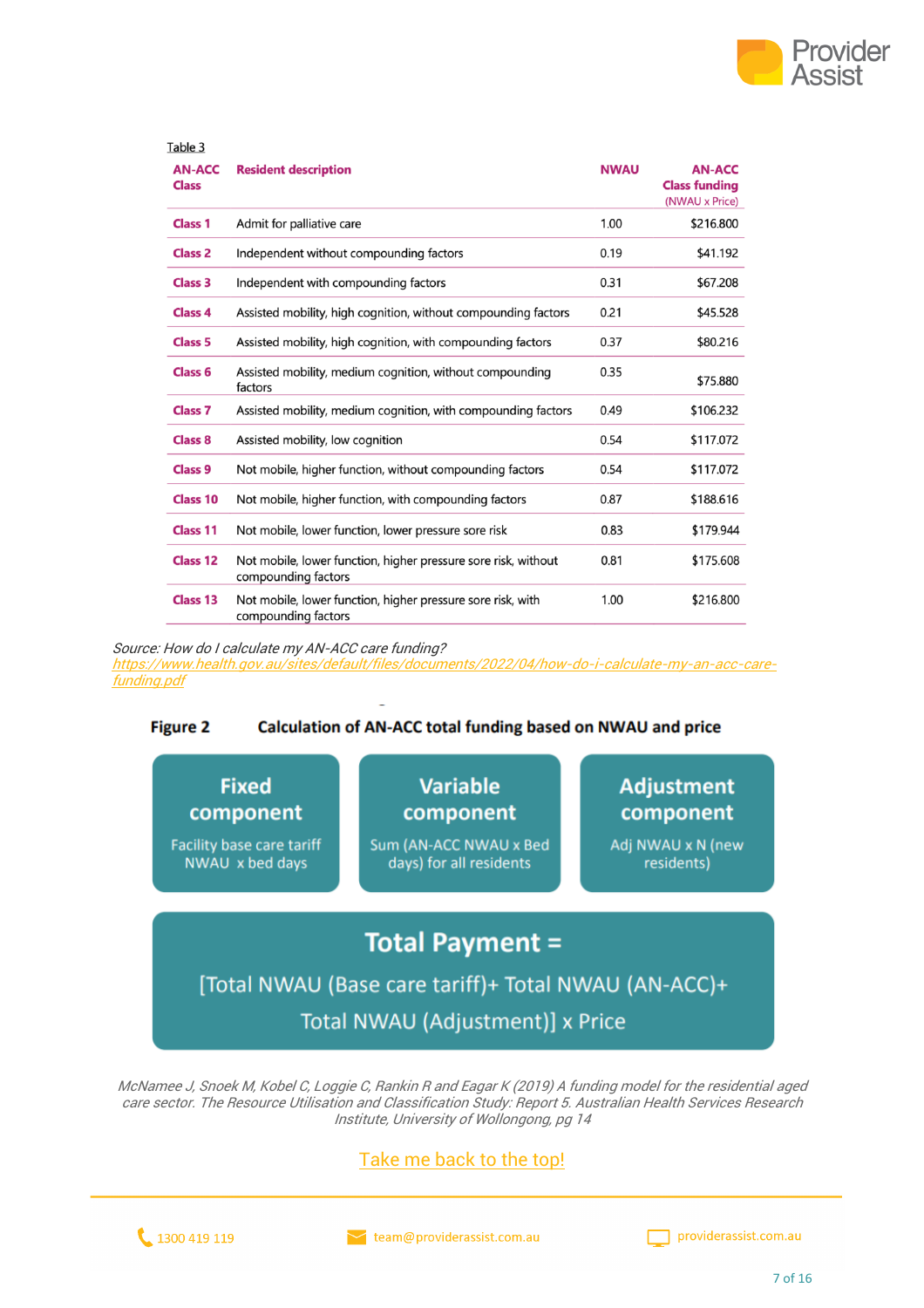



#### **WHAT ABOUT STOP-LOSS & GRANDPARENTING MEASURES?**

The Resource Utilisation and Classification Study (RUCS) proposal for the AN-ACC funding model recommended as a part of the implementation strategy a proposed grandparenting measure, including Stop-Loss measures (see Report 6, Recommendations 21 & 22). The proposed grandparenting period would enable a gradual transition over 2-years with Stop-Loss measures that would ensure that funding would not drop more that 5% over the 2 years.

It has now been confirmed in a Department of Health Webinar on the Aged Care reforms that the proposed Stop-Loss Measures that were recommended in this proposal have not being approved. This decision was explained by Dr Nick Hartland (First Assistant Secretary for the In Home Aged Care Division) that as AN-ACC would be introduced at the same time at the \$3.9B increase in care minutes, along with a Transition Fund, that a Stop-Loss mechanism would no longer be necessary.

However, as confirmed by LASA and the email communication sent to the sector on Budget night, but not included as a Budget measure, the Government has stated that it will ensure no Facility will receive less funding in the first 2 years of AN-ACC compared to their current funding. It appears that this will be as part of the Transition Fund with the Department to determine eligible Providers.

The Government has released some information and a **Fact Sheet** on the Transition Fund. The Department of Health will determine the list of Providers that will be eligible to apply for the AN-ACC Transition Fund once all AN-ACC Shadow Assessments have been completed. Eligibility is expected to be finalised mid-July to August and eligible Providers will be invited to apply for the grant. Applications for the grant are expected to open around the same time.

In addition, the Government has confirmed that the AN-ACC classification given to each resident as part of the AN-ACC shadow assessment process will determine the variable funding component of AN-ACC funding from 1 October 2022. There will be an opportunity to request reassessments for Residents whose needs have changed between their assessment and the commencement of funding on 1 October 2022. All Australian Government funded residential aged care facilities will transfer to the AN-ACC funding model on 1 October 2022, with ACFI ceasing at this time.

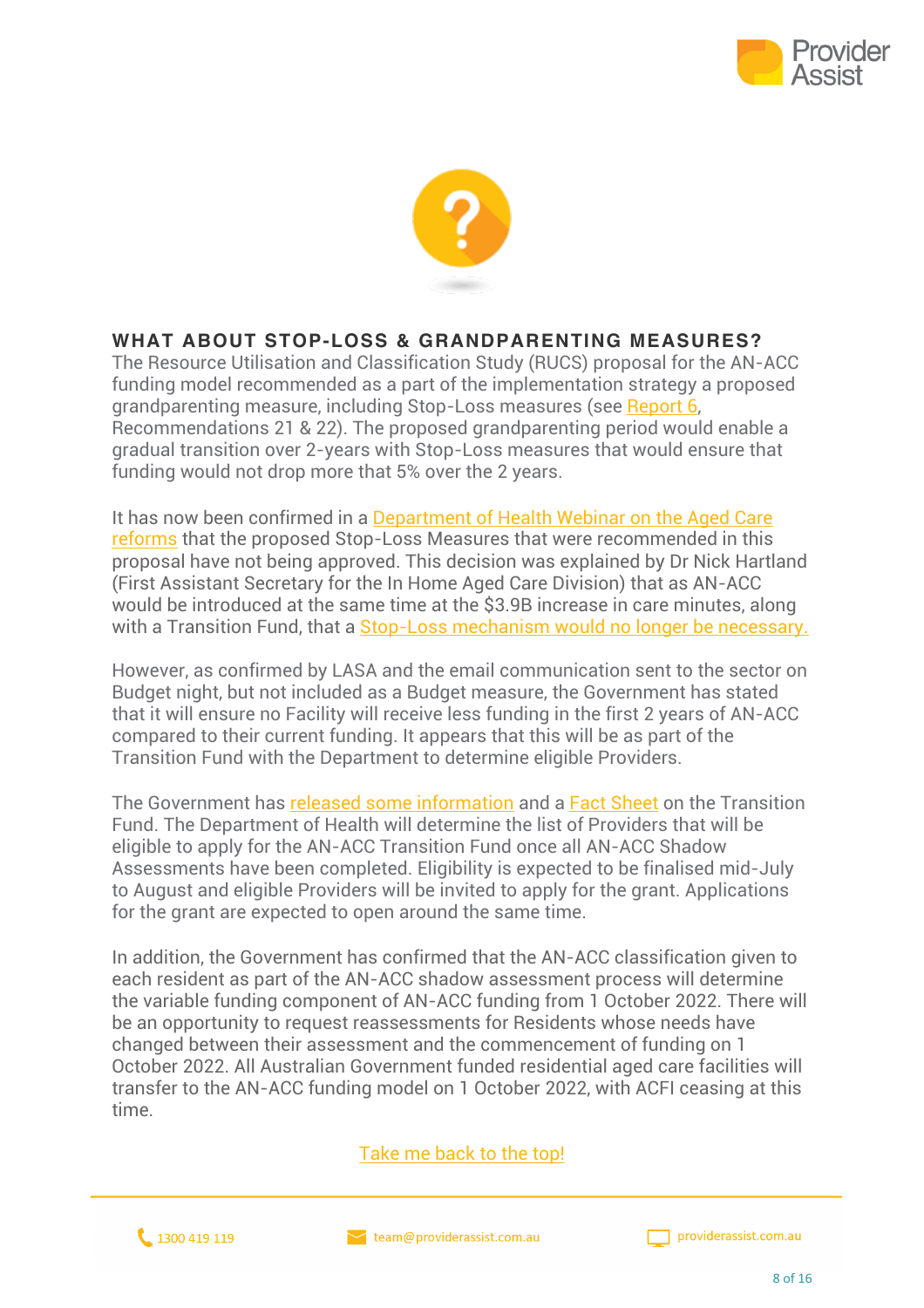



#### **WHEN WILL PROVIDERS BE TOLD THEIR CLASSIFICATIONS?**

All Residents are currently being assessed and allocated into an AN-ACC classification via the Shadow Assessment. Data from AN-ACC Shadow Assessments completed by independent assessors is now available through the My Aged Care Provider Portal, where completed.

Take me back to the top!



#### **HOW ARE ALL THE AREAS OF CLINICAL CARE FUNDED UNDER AN-ACC? I.E. 4BS**

While ACFI dictates how you should spend the funding (i.e. 4bs), AN-ACC more says: This is how much it should cost to care for your Resident with these care needs and how you spend it is up to you, because you are governed by the Accreditation Standards as to what care to deliver.

Almost as if ACFI micro-manages how you spend your funding, while under AN-ACC how you should spend it is in line with clinical care and the standards.



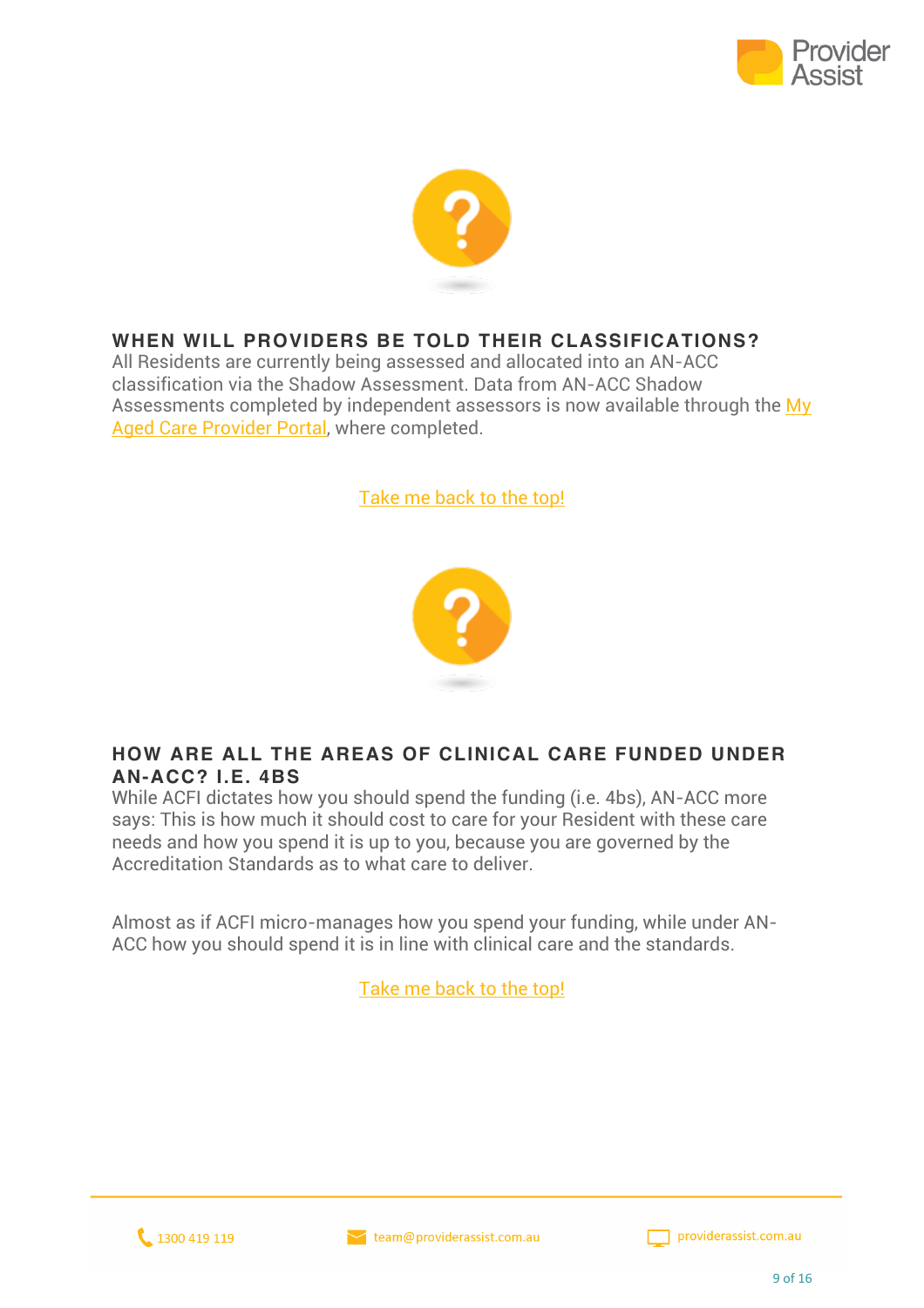



#### **WHAT DON'T WE KNOW YET?**

• Although the Assessments the AN-ACC assessors are using are available, The Department are not planning to release, at this stage, how the AN-ACC Assessments link to the AN-ACC Classifications. Simply, the final AN-ACC will be available and no other information. See the Reference Manual & Assessment tool

here: https://www.health.gov.au/resources/publications/AN-ACC-referencemanual-and-AN-ACC-assessment-tool

• The Department will not be releasing the publication of AN-ACC quidance information until September 2022, the month prior to implementation. We anticipate that this guidance will pull together the AN-ACC business rules. We will be keeping a close eye on the release of this information, hopefully prior to the release of this guidance.

Take me back to the top!



#### **WHAT EXACTLY ARE THE 'COMPOUNDING FACTORS'?**

At this stage, we can be confident that Compounding Factors will likely be based on a consideration of outcomes from technical nursing requirements, findings from the Behaviour Resource Utilisation Assessment (BRUA) and parts of the Australian Functional Measure (AFM). However, components of other AN-ACC tools may also be considered. We don't know just yet how these findings will be used to determine whether a Resident is considered to have Compounding Factors or not.



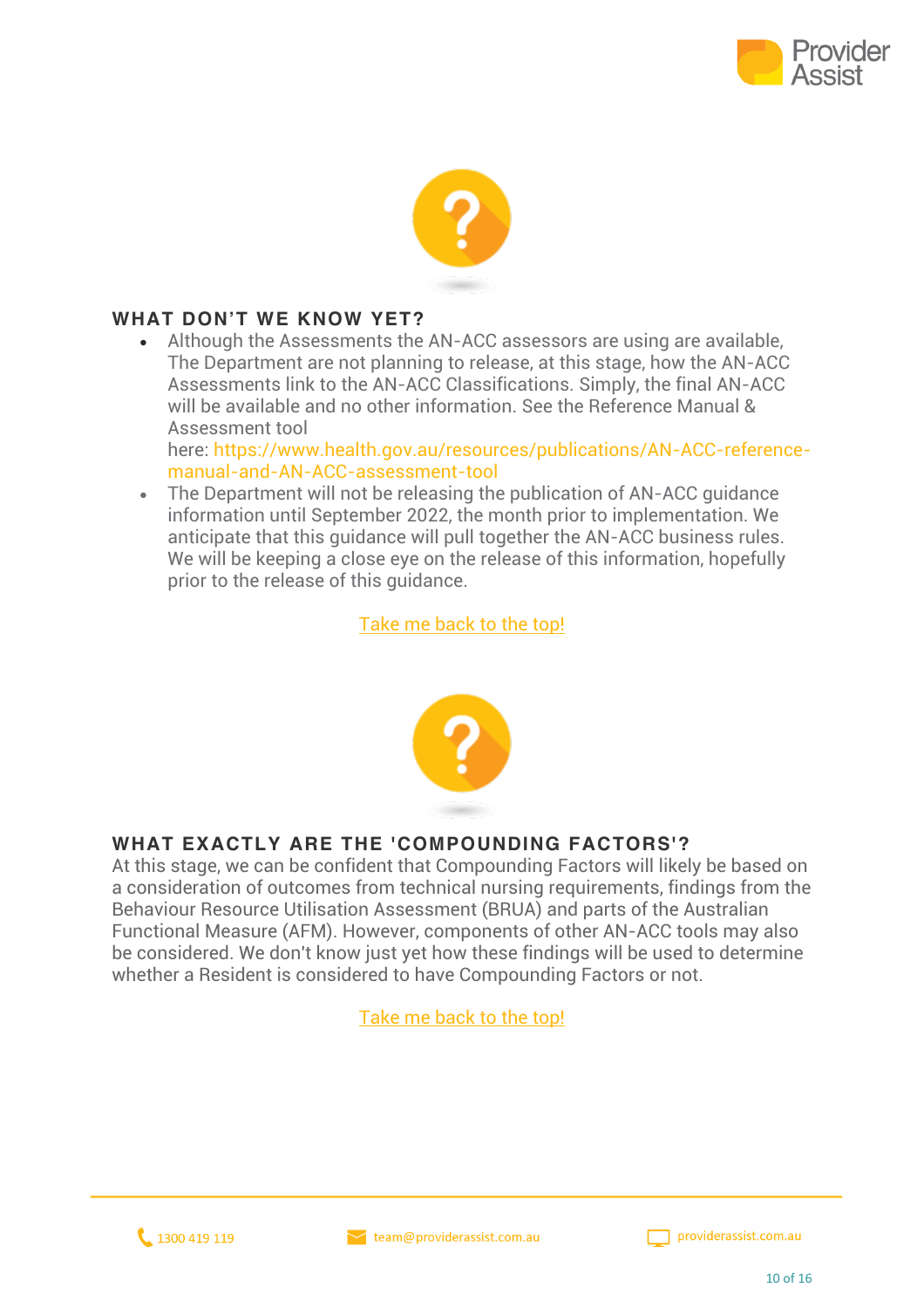



#### **DOES PA HAVE AN AN-ACC CALCULATOR?**

Yes & no – we don't have a generic AN-ACC calculator. The reason why? AN-ACC is a clinical tool and any meaningful analysis needs to be accompanied by a clinical analysis. Our currently available calculator is based on actual data provided by your Shadow Assessment that we can analyse for you. Reach out if this is something you are interested in.

At PA, we pride ourselves on helping Providers seamlessly navigate change and this step is too important to be generic.

#### Take me back to the top!



#### **ISN'T THE GOVERNMENT CURRENTLY ROLLING OUT AN-ACC AND REPLACING ACFI?**

Not quite yet! The Government have announced an intended implementation of AN-ACC in October 2022. The Bill that allows AN-ACC to be the new funding tool is still making its way through Parliament to be passed. However, despite this, the Department seems to be going full steam ahead, releasing new Fact Sheets, more information about the transition and Shadow Assessment results for those who have completed their Shadow Assessment visit.

What they are currently doing is continuing the research and evaluation of the tool by undergoing an AN-ACC Shadow Assessment period. There will be no change to the current ACFI funding system during the shadow assessment period. ACFI assessments, funding, and reviews will continue as normal for new and existing Residents. It's the perfect time to get your ACFI house in order and ensure you're receiving all of your entitlements now before you enter such an unknown phase.

You can read more about the shadow assessment period here and the Government's own FAQs on the shadow assessment period here:

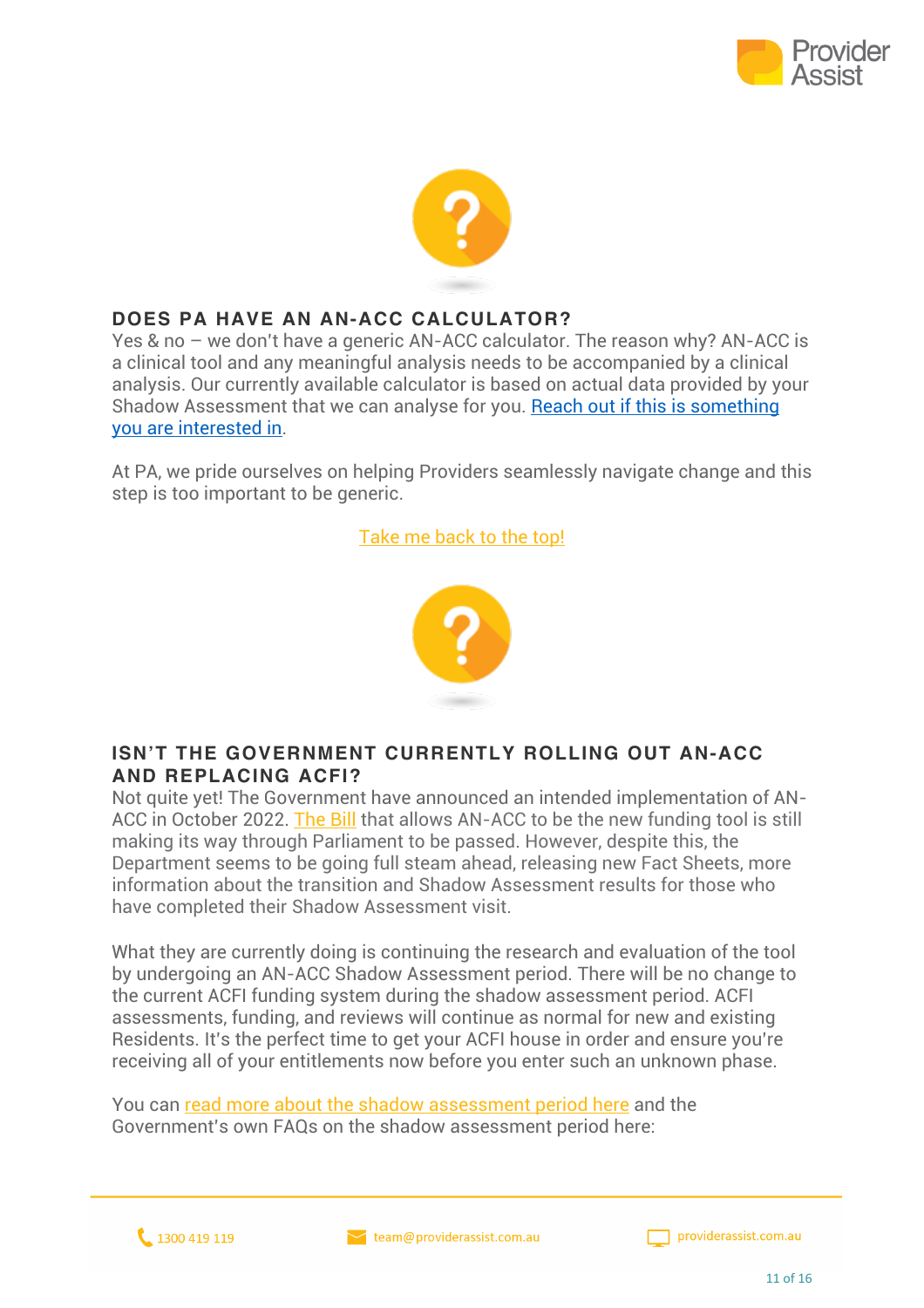

https://www.health.gov.au/resources/publications/an-acc-shadow-assessmentperiod

#### Take me back to the top!



#### **SO WE DON'T NEED TO DO ACFI ANYMORE BECAUSE IT'S BEING REPLACED WITH AN-ACC?**

No! In fact now is the time to make sure you get your ACFI house in order! Any new funding tool to be implemented takes a huge period of adjustment for Providers to get right, so it's critical you are not missing out on the funding that is obtainable today. If there is funding you're missing now - you won't get back no matter how good at the transition you are. There will be no change to the current ACFI funding system during the shadow assessment period. ACFI assessments, funding, and reviews will continue as normal for new and existing Residents. See more information here: https://www.health.gov.au/health-topics/aged-care/aged-carereforms-and-reviews/Residential-aged-care-funding-reform

• Stop Loss measures. It was previously confirmed in a Department of Health Webinar on the Aged Care Reforms that the proposed Stop-Loss Measures that were recommended in the Resource Utilisation Classification study have not being approved. This decision was explained by Dr Nick Hartland (First Assistant Secretary for the In Home Aged Care Division) that as AN-ACC would be introduced at the same time at the \$3.9B increase in care minutes, along with a Transition Fund, that a Stop-Loss mechanism would no longer be necessary.

However, as confirmed by LASA and the email communication sent to the sector on Budget night, but not included as a Budget measure, stated that it will ensure no facility will receive less funding in the first 2 years of AN-ACC compared to their current funding. It appears that this will be as part of the Transition Fund with the Department to determine eligible Providers.



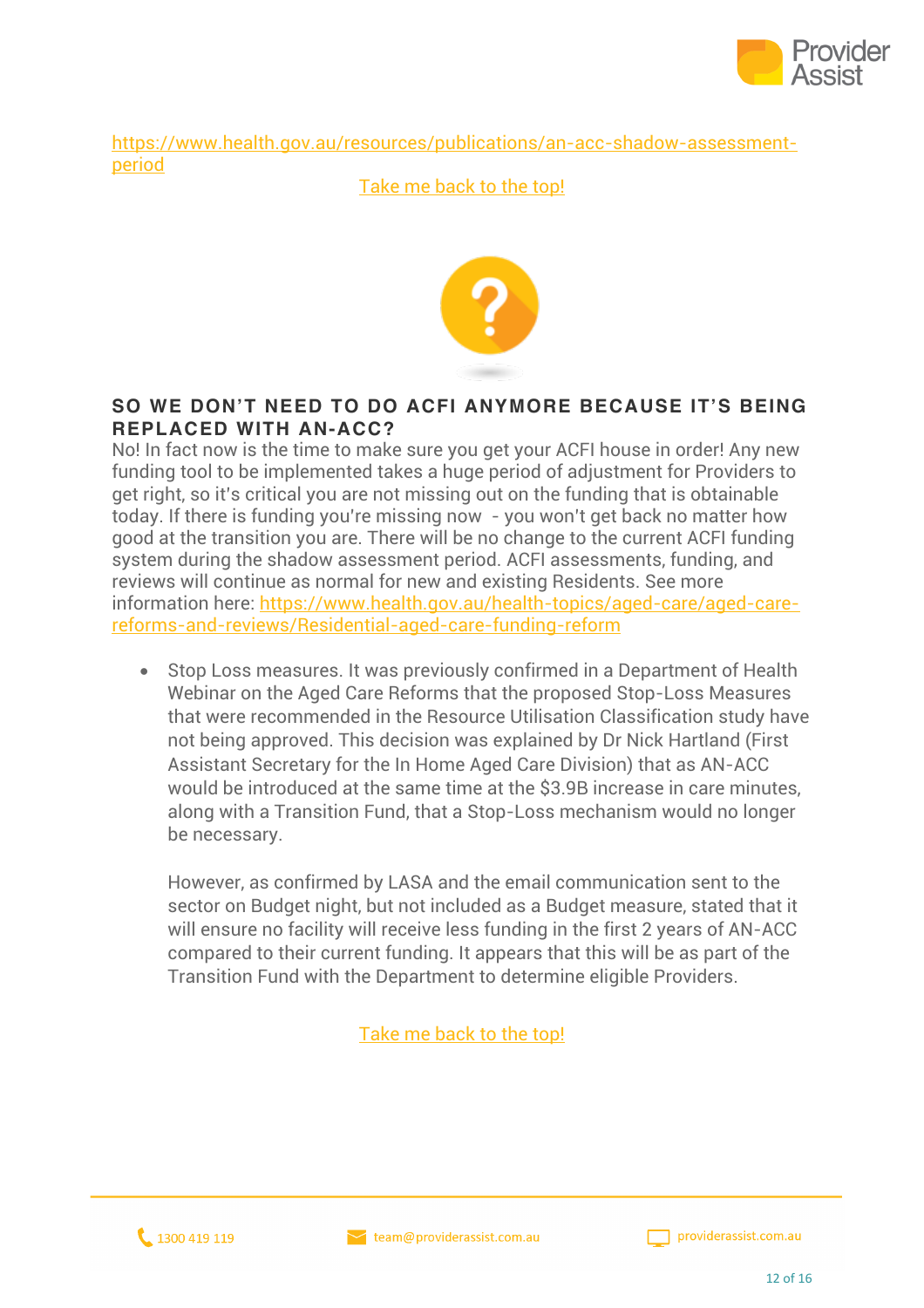



#### **YOU SAY AN-ACC ISN'T HERE YET, BUT SOMEONE IS COMING TO MY FACILITY TO DO MY FUNDING ASSESSMENTS?**

You may be contacted by one of the following organisations to visit your facility to conduct your AN-ACC Shadow Assessments. Their visit has no impact on your funding and you still need to complete your ACFI appraisals outside of this process.

- **EX Access Care Network Australia Pty Ltd**
- § Australian Healthcare Associates Pty Ltd
- Care Tasmania Pty Ltd t/as Care Assess
- Health Administration Corporation, as represented by NSW Ministry of Health
- § Healthcare Australia
- Serendipity (WA) Pty Ltd t/as Advanced Personnel Management.

Just be VERY CAREFUL when taking advice about the transition from the Assessors. We've already busted many myths our Clients have been told by Assessors. At this stage, we don't believe they know more than the rest of us about the transition. And although well-intentioned, they may not be aware of how much damage they might do if facilities are to reply upon their opinions.

#### See more information here:

https://www.health.gov.au/sites/default/files/documents/2021/02/AN-ACC shadow-assessment-period.pdf

Take me back to the top!



#### **WHAT WILL IT TAKE TO BE SUCCESSFUL WHEN AN-ACC COMES IN?**

**Transparency** – see exactly how you compare now and through the transition– you don't want to wait months to notice your funding is less than it should be. MyVitals – Australia's largest Residential Aged Care Benchmark, comparing nearly 140,000 beds is the perfect way to do this easily, quickly and at no cost. MyVitals helps you to work out where to start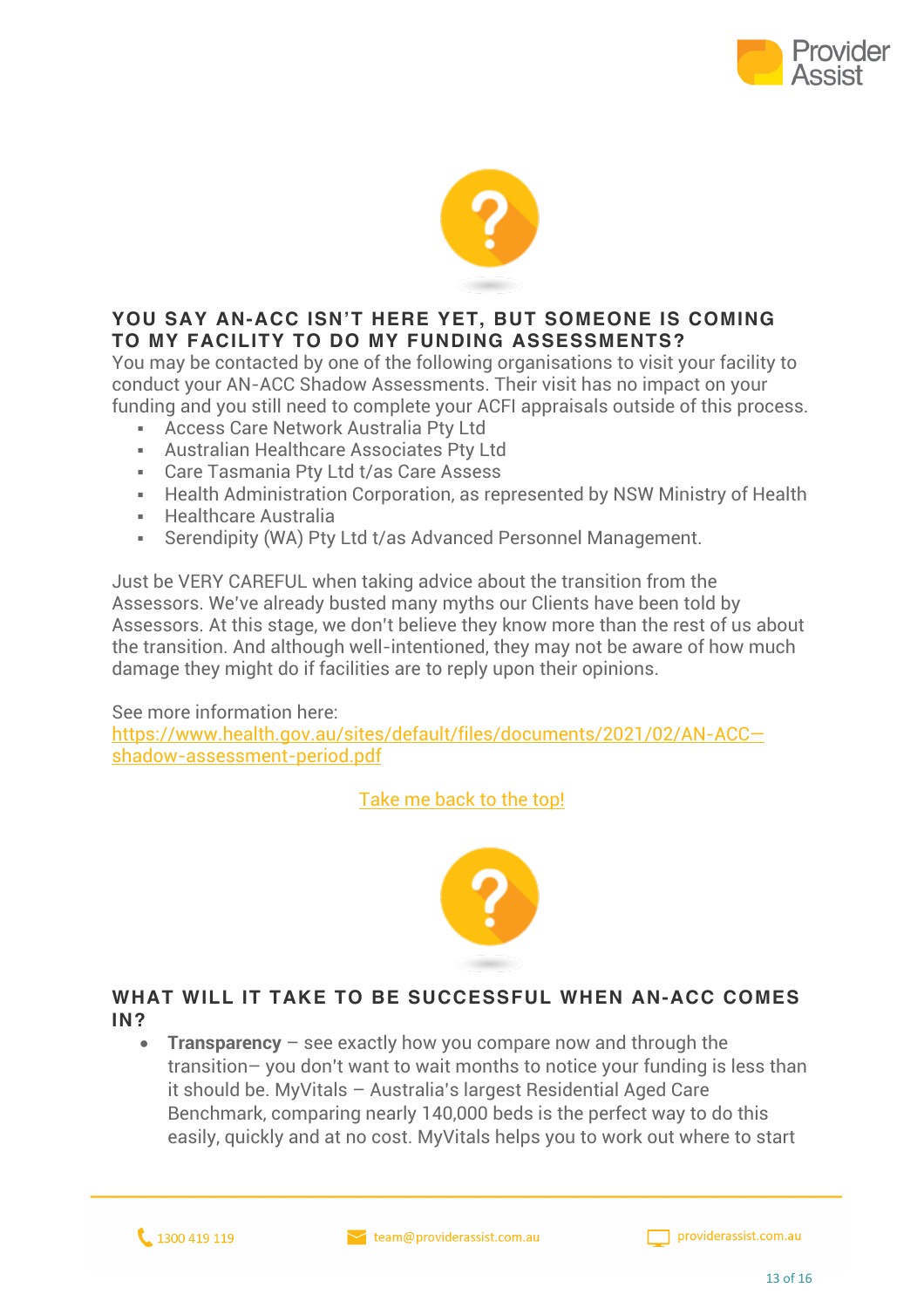

your Remarkable Preparation and we can help you devise a transition strategy.

- **Claim ACFI entitlements you're missing now** to be in the best position: Funding you're missing now you won't get back no matter how good at the transition you are. Seems counter-intuitive to spend our days obsessing about the funding we'll be missing in the future that you can do little about right now, while we're currently missing out on funding that is obtainable today. Our ACFI services both achieve your missing ACFI funding and prepare you for AN-ACC – either the shadow assessment or reassessment at transition at no additional investment.
- **Use the shadow assessment period to get you AN-ACC ready.** The great news is: because our ACFI approach uniquely begins with deep comprehensive assessment, we are already preparing you for AN-ACC with no additional effort or expense from you…and very soon even more so – we've adapted our ACFI services to highlight & emphasise key clinical areas your AN-ACC Assessor is focusing on.
- § **Clinical assessment, documentation, Resident care acceptance, Carer Education**– get it right, now. AN-ACC is not passive – it 100% relies on you getting your proactive systems for clinical assessment and care plans, including Holistic assessed needs-based clinical assessments completed by a clinician who is expert in this area and is able to clearly and succinctly paint the correct and complete picture. In addition to the clinical documentation which we can assist with – the Assessors will rely on interviews with and observation of Carers and Residents. Ensure the care being delivered is understood and accepted by both. To learn more about why this is important and how. Check out Marjory's Story!

Take me back to the top!



#### **HOW DO I PREPARE FOR AN-ACC?**

**Focus on what you can know and control now**

 $\blacksquare$  ACFI – claim what you're missing now to be in the best position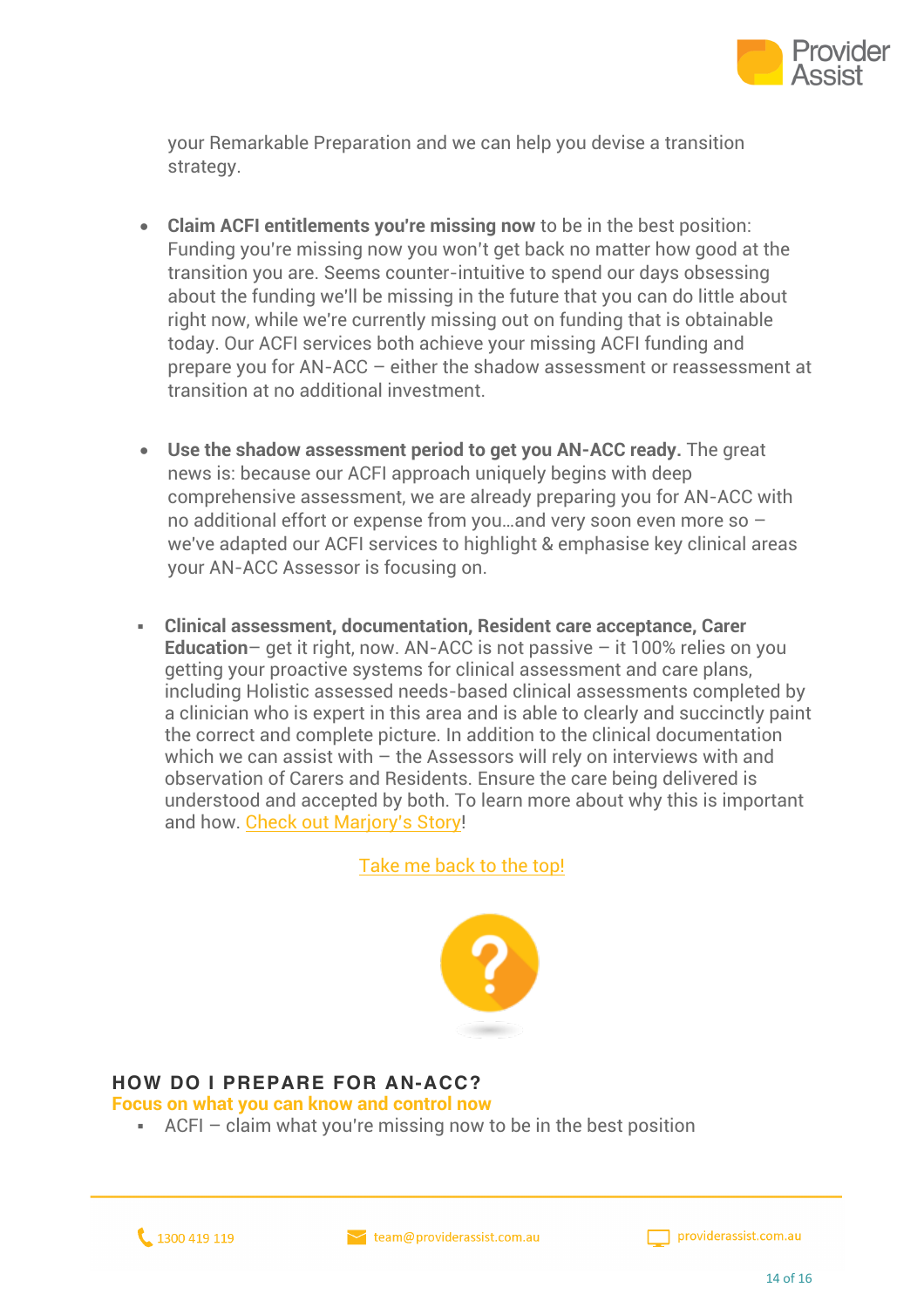

- § Clinical assessment, documentation, Resident Care Acceptance, Carer Education  $-$  get it right now.
- Stay on top of your data & performance, particularly relative to peers.

#### **Don't get distracted by what you can't know and control**

There's stuff we don't know yet, but there's plenty we do. Ambiguity is uncomfortable – This leads to a HUGE desire to do what ever you can, believe whatever is available in order to reduce that ambiguity. But work with us – when it comes to change we're cool as a cucumber.

#### **Be Prepared – but not distracted**

You won't see us making huge assumptions and spending ours and your time coming up with calculators and ACFI to AN-ACC Conversions because the details to make those helpful are not available yet  $-$  as soon as they are, we're on it! So our advice is – use what we do know to leverage your transition.

#### **Treat the Shadow Assessment as the real deal**

Although the exact roll out plan of AN-ACC has not been released, the Government has confirmed that the AN-ACC classification given to each resident as part of the AN-ACC shadow assessment process will determine the variable funding component of AN-ACC funding from 1 October 2022. There will be an opportunity to request reassessments for residents whose needs have changed between their assessment and the commencement of funding on 1 October 2022. All Australian Government funded residential aged care facilities will transfer to the AN-ACC funding model on 1 October 2022, with ACFI ceasing at this time. So our recommendation is – treat the Shadow Assessment visit as the real deal – **ask how to prepare**.

#### **What we do know is as follows:**

- Funding you're missing now  $-$  you won't get back no matter how good at the transition you are. Seems counter-intuitive to spend our days obsessing about the funding we'll be missing in the future that you can do little about today, while we're currently missing out on funding that is obtainable today. No matter how well you manage the transition to AN-ACC – the ACFI funding entitlements your missing now will be lost forever. Give yourself the best launching pad to enter the new AN-ACC world by claiming all your entitlements.
- $\Delta$ N-ACC is not passive it 100% relies on you getting your proactive systems for clinical assessment and care plans, including Holistic assessed needsbased clinical assessments completed by a clinician who is expert in this area and is able to clearly and succinctly paint the correct and complete picture.

Take me back to the top!

For more News & Resources, visit https://providerassist.com.au/news-resources